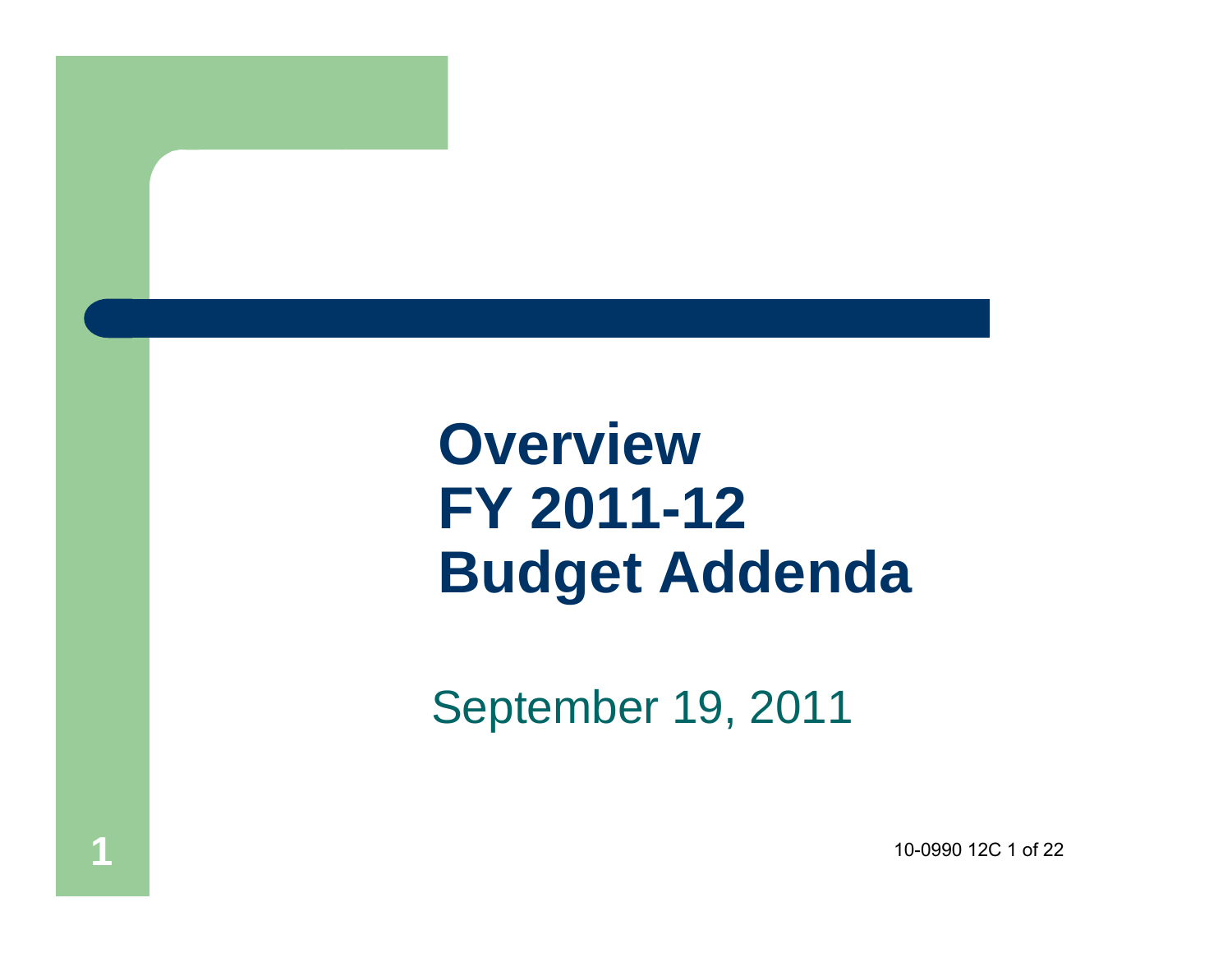#### **Fund Balance Calculation**

| <b>Summary of Fund</b><br><b>Balance Estimates</b> | <b>Projected</b><br><b>Change to</b><br><b>Fund Balance</b> | <b>Actual Change</b><br>to Fund<br><b>Balance</b> | <b>Variance</b> |
|----------------------------------------------------|-------------------------------------------------------------|---------------------------------------------------|-----------------|
| <b>Department Savings</b>                          | \$2,909,464                                                 | \$7,880,307                                       | \$4,970,843     |
| <b>Department 15 Revenue</b>                       | 2,355,568                                                   | 2,508,628                                         | 153,060         |
| <b>Department 15 Savings</b>                       | 10,240,641                                                  | 11,693,480                                        | 1,452,839       |
| <b>Audit Adjustments</b>                           |                                                             | 489,692                                           | 489,692         |
| <b>Total Fund Balance</b>                          | \$15,505,673                                                | \$22,572,107                                      | \$7,066,434     |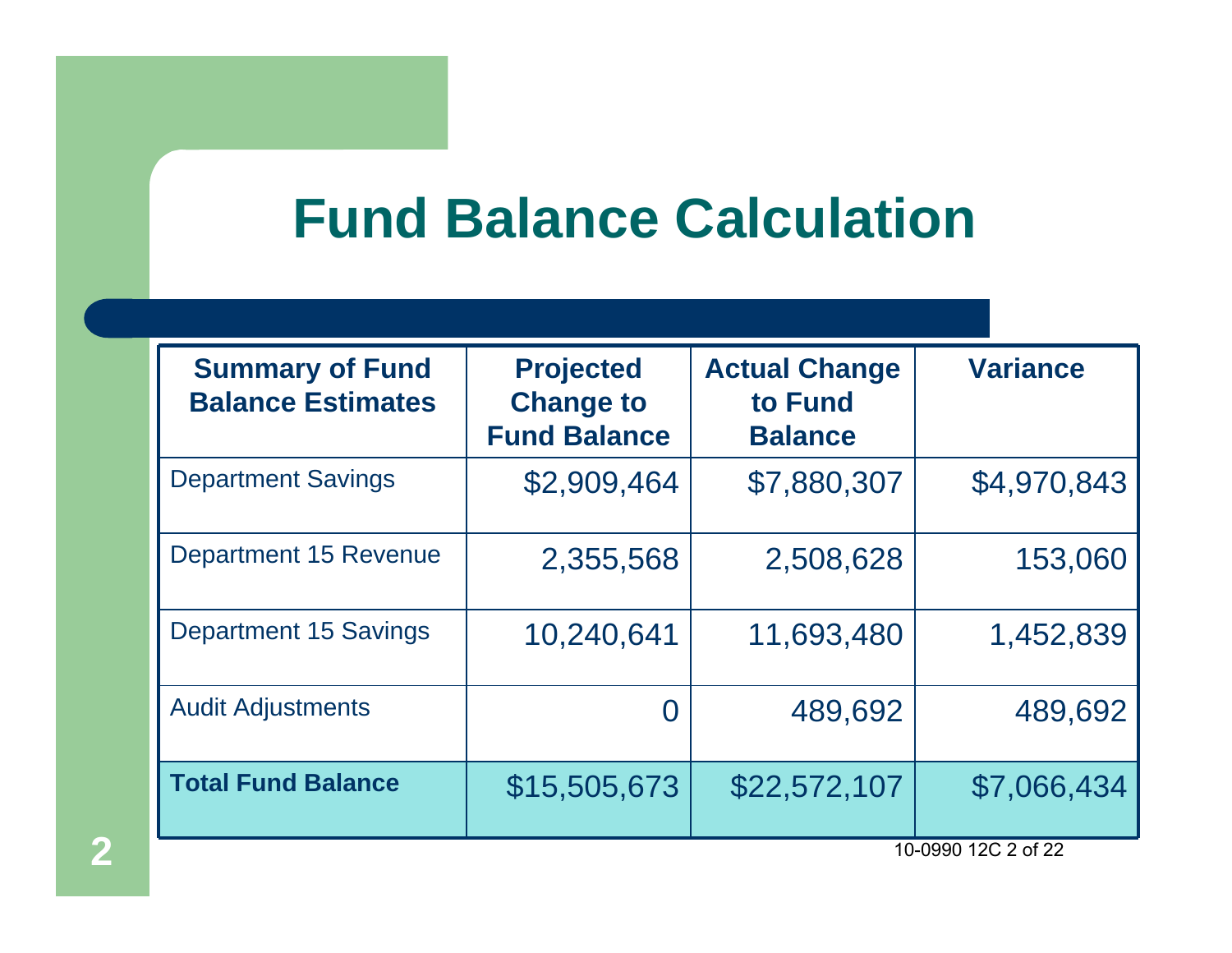## **Other General Fund Addenda changes**

| Total                                                | \$9,197,246    | \$9,197,246    | \$0                       |
|------------------------------------------------------|----------------|----------------|---------------------------|
| Non-departmental                                     | 3,913,534      | 2,654,723      | (1,258,811)               |
| <b>Health &amp; Human Services</b>                   | 1,408,630      | 1,390,830      | (17,800)                  |
| <b>Land Use &amp; Development</b><br><b>Services</b> | 148,433        | 28,144         | (120, 289)                |
| Law & Justice                                        | 3,568,273      | 3,886,799      | 318,526                   |
| <b>General Government</b>                            | \$158,376      | \$1,236,750    | \$1,078,374               |
|                                                      | <b>Revenue</b> | Appropriations | <b>Net County</b><br>Cost |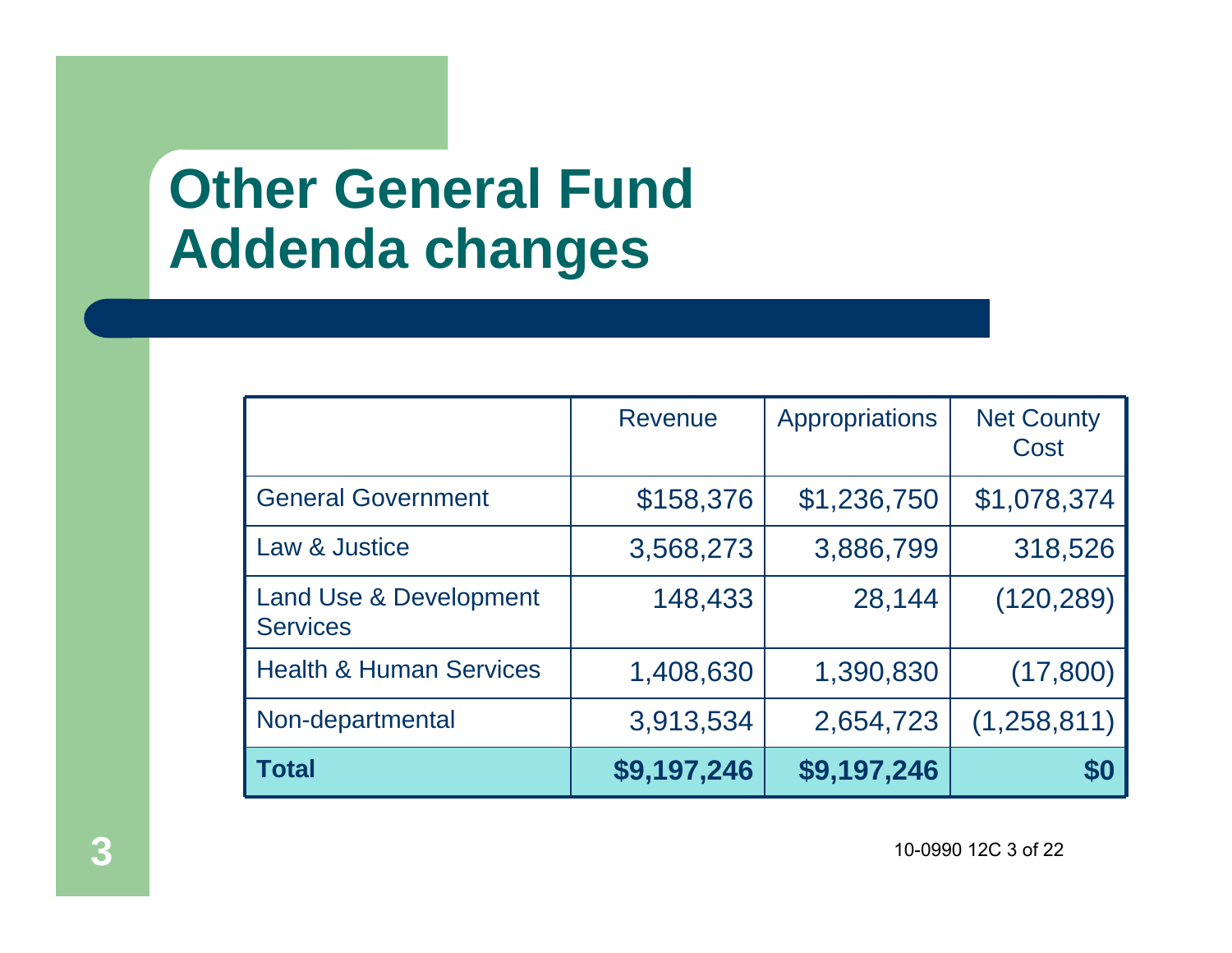#### **Reserve**

| <b>Total</b>                                             | \$15,227,040 | \$17,503,553 | \$2,276,513 |
|----------------------------------------------------------|--------------|--------------|-------------|
| <b>Designated Reserve for</b><br><b>Capital Projects</b> | 6,582,596    | 8,522,413    | 1,939,817   |
| <b>General Reserve</b>                                   | \$8,644,444  | \$8,981,140  | \$336,696   |
|                                                          | Recommended  | Addenda      | Change      |

General Reserve Equals 5% of adjusted GF appropriations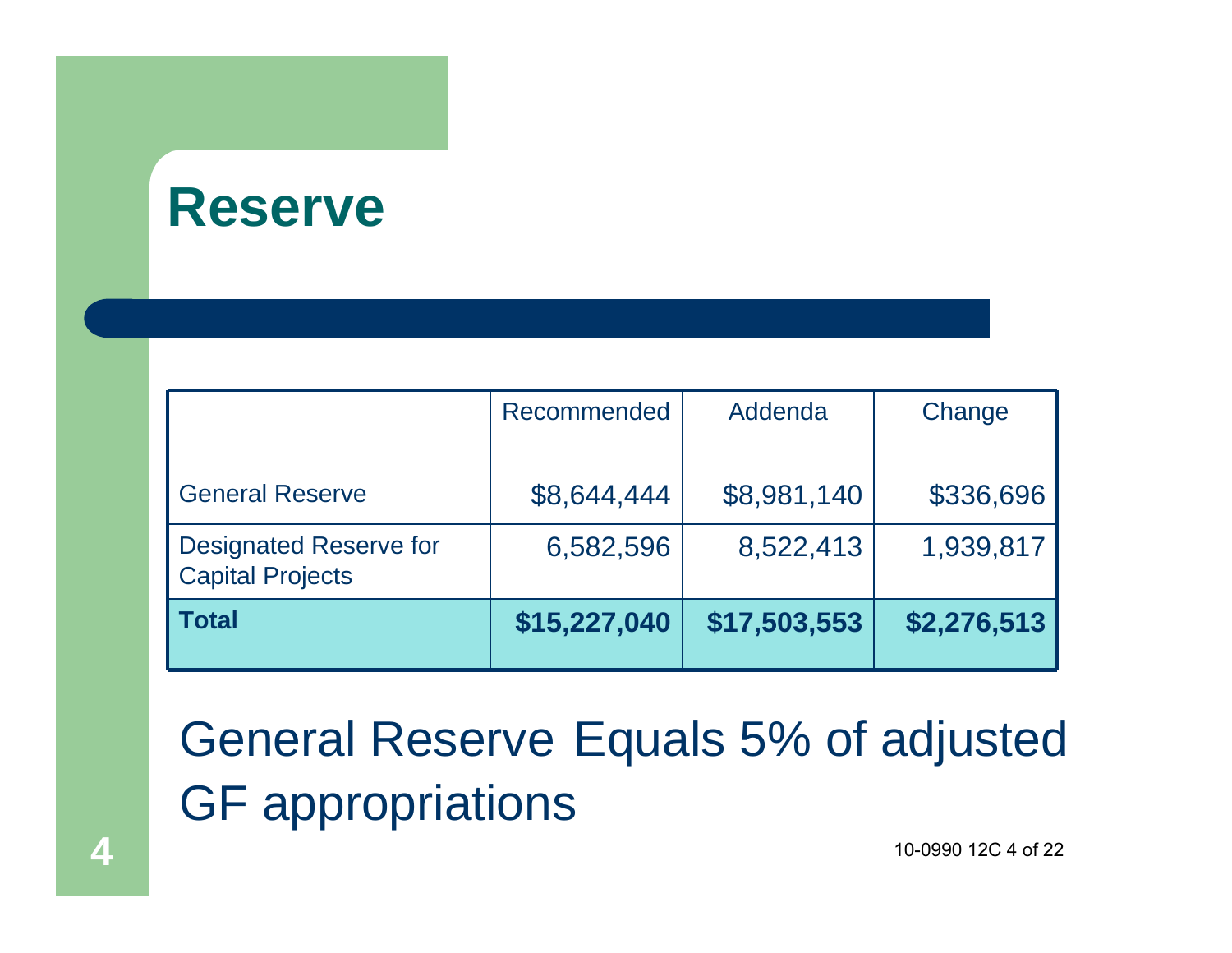# **Contingency**

- **Standard Contingency recommendation is** 3% of adjusted General Fund appropriations
- Recommended budget included \$5,200,000
- Addenda includes \$5,400,000 which is approximately 3% of adjusted General Fund appropriations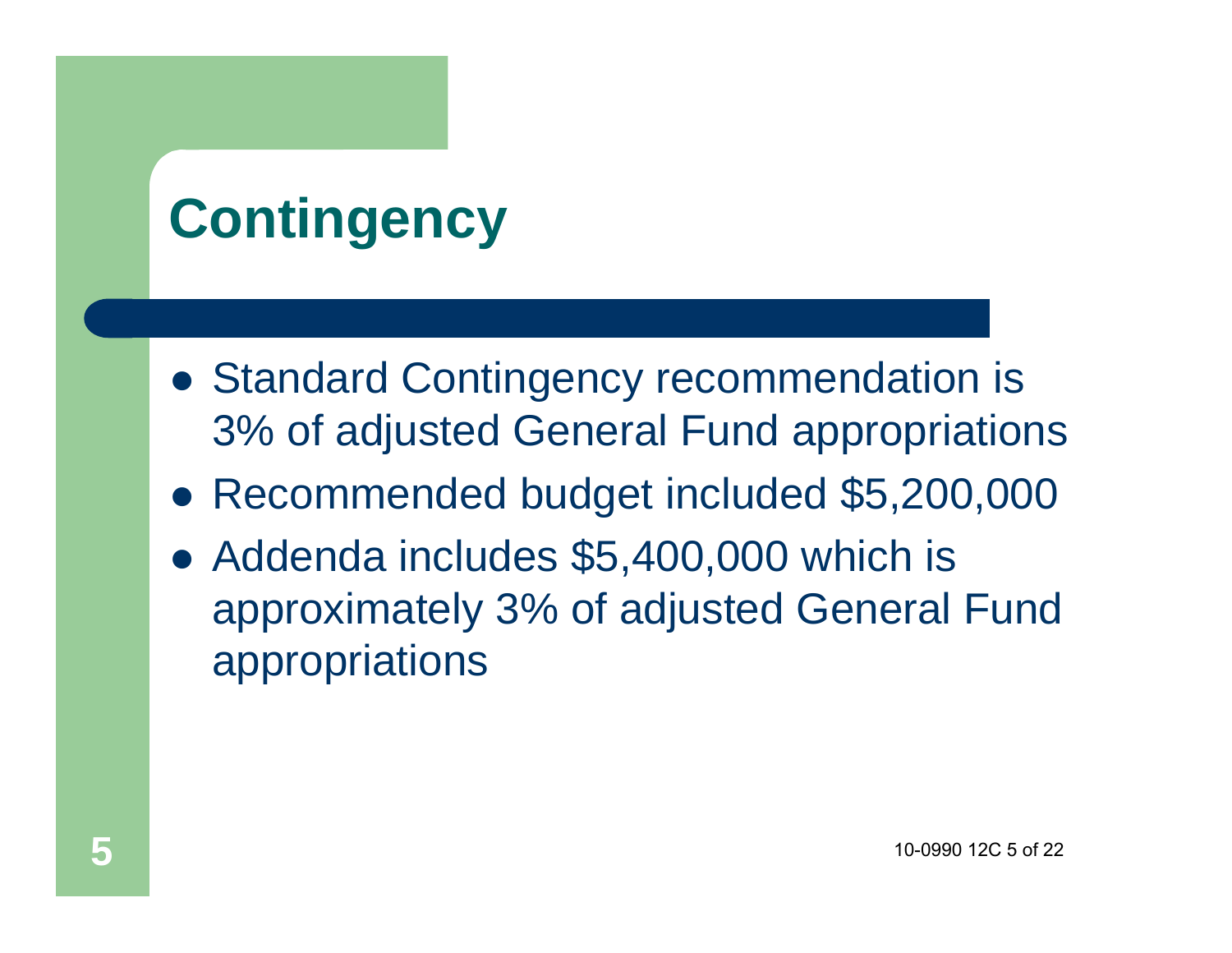#### **Department 15**

#### • What is Department 15?

– It is the General Fund "Bank Account"

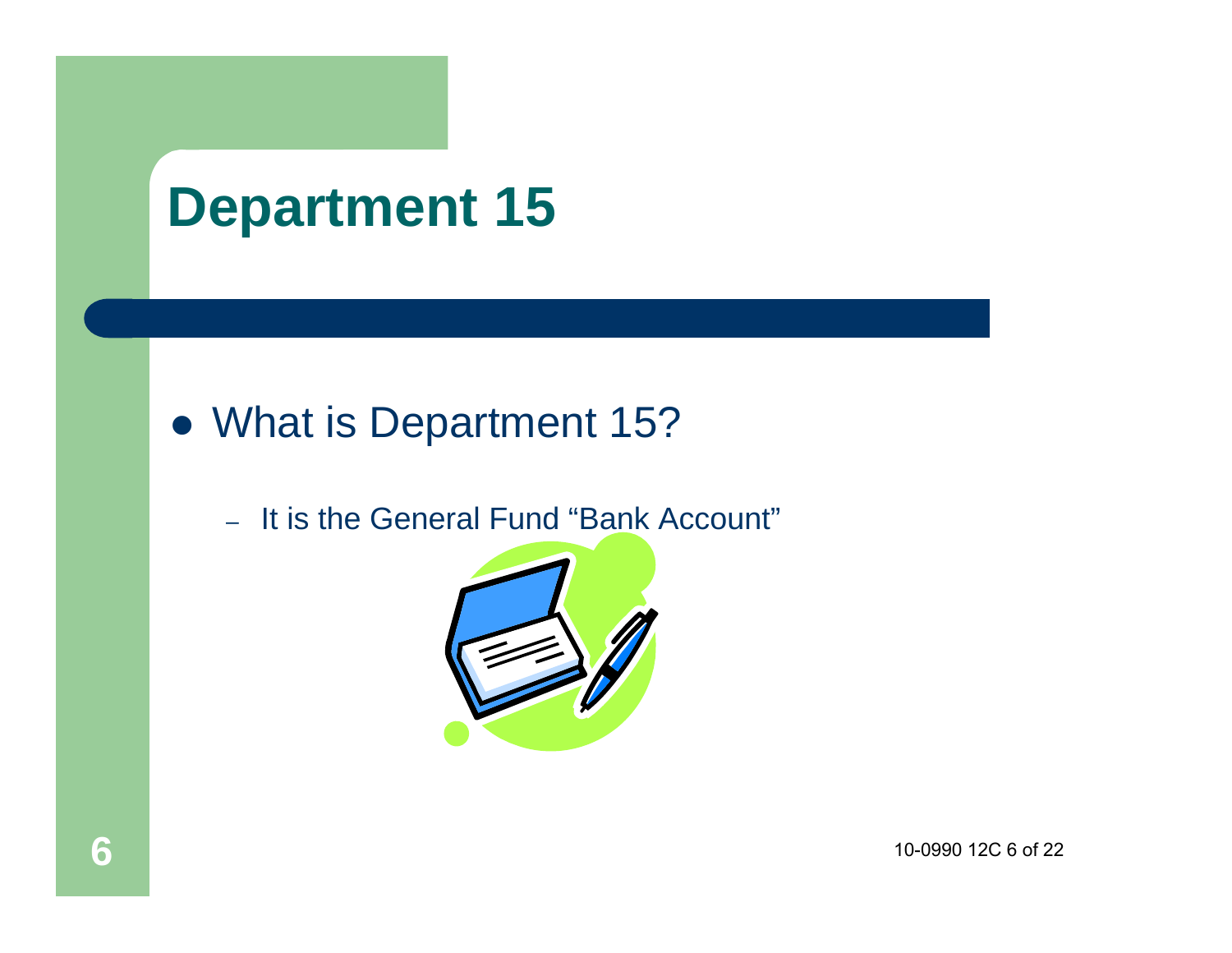## **Department 15 Revenues**

- $\bullet$ Includes all Discretionary General Fund Revenues
- $\bullet$ Revenues are not department specific
- $\bullet$  Auditor's office is responsible for depositing the majority of these revenues
- $\bullet$  Chief Administrative Office works closely with the Auditor's Office to track and project these revenues
- $\bullet$  Chief Administrative Office has signature authority for this "department"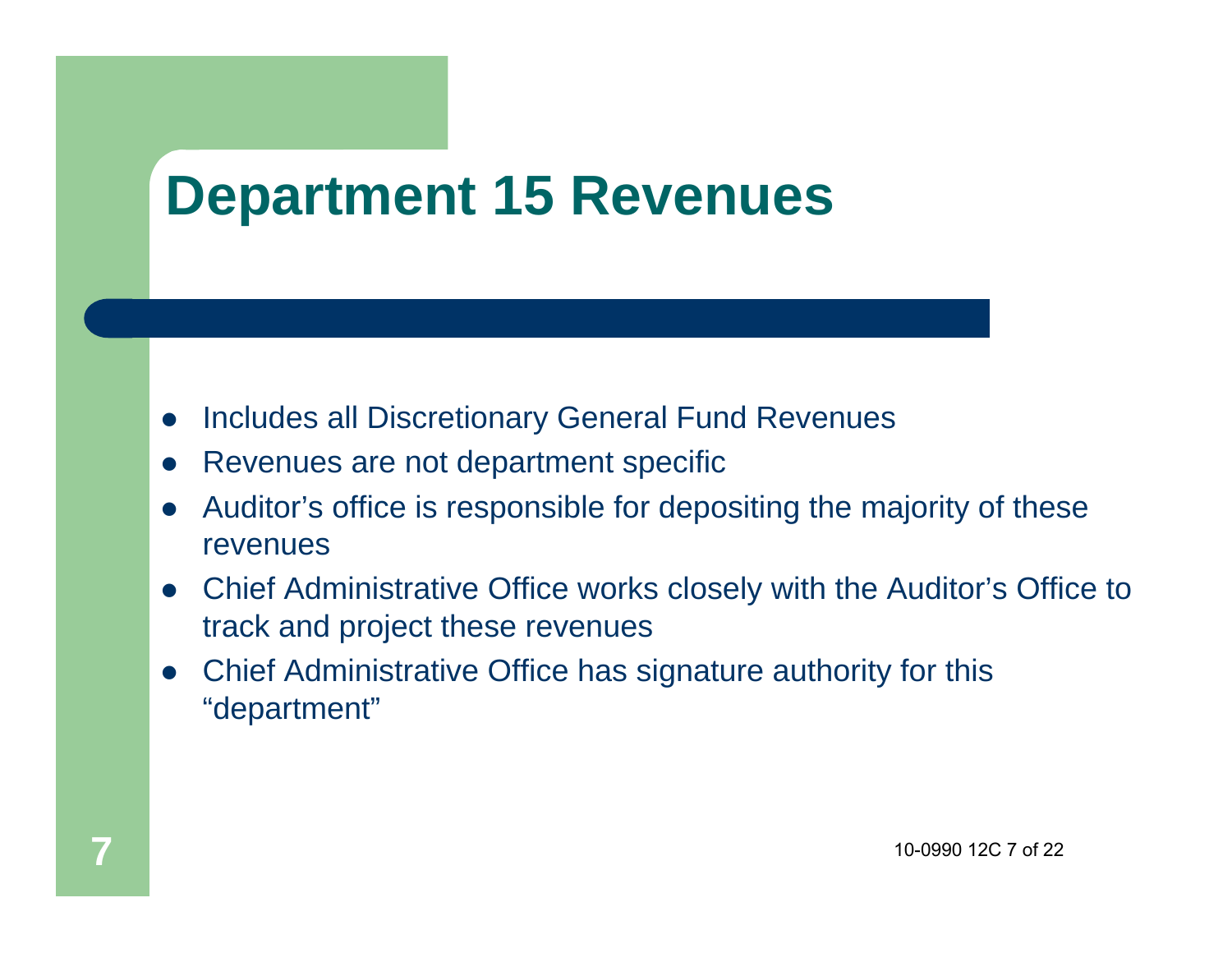

## \$91,938,769 is our annual discretionary income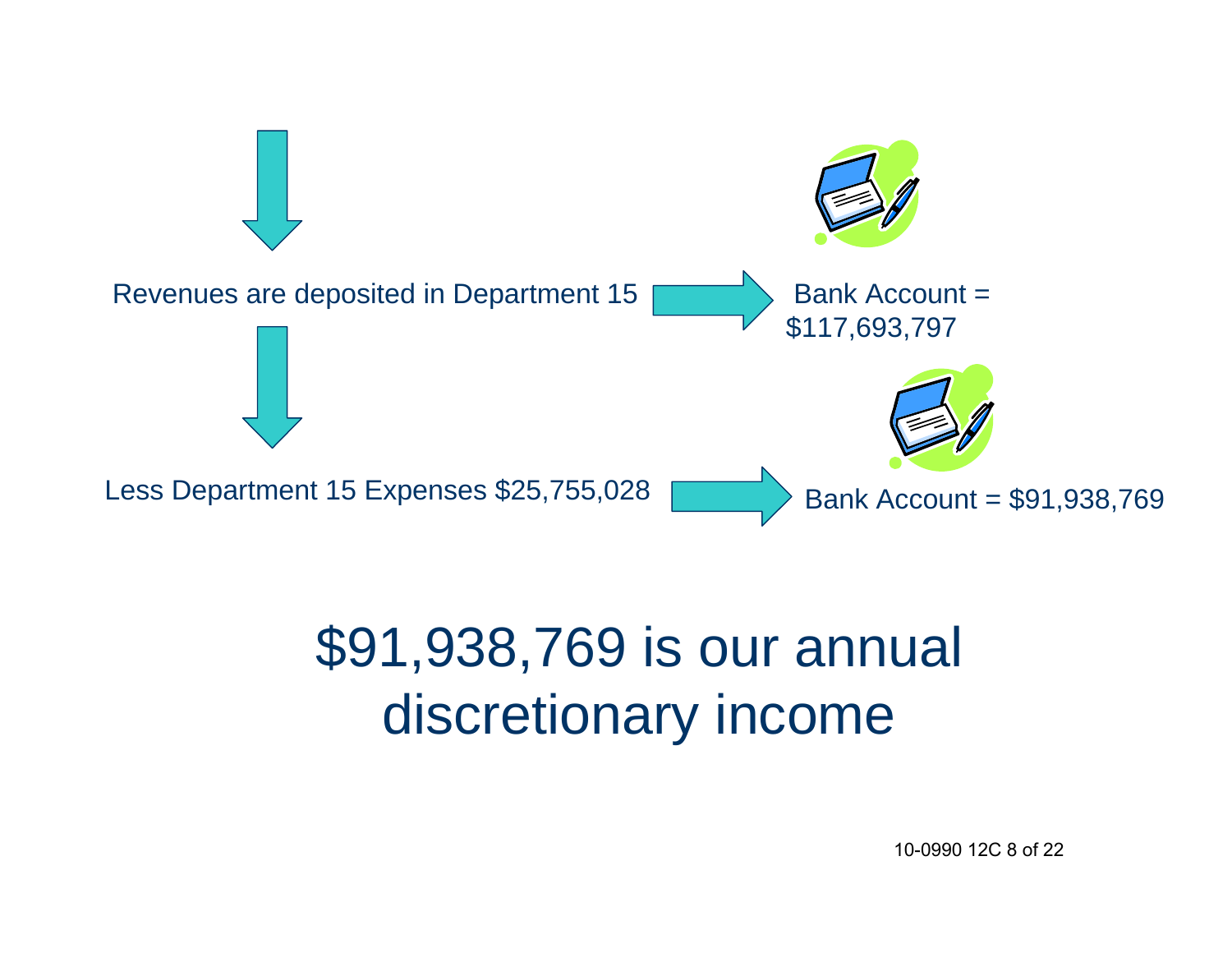### **Our Budget (Net County Cost) for this discretionary income is:**

| <b>Functional Group</b>                    | \$91,938,769 |
|--------------------------------------------|--------------|
| <b>General Government</b>                  | 16,969,082   |
| Law & Justice                              | 58,974,150   |
| <b>Land Use &amp; Development Services</b> | 10,707,406   |
| <b>Health &amp; Human Services</b>         | 5,288,131    |
|                                            |              |
| <b>Ending Balance</b>                      | \$0          |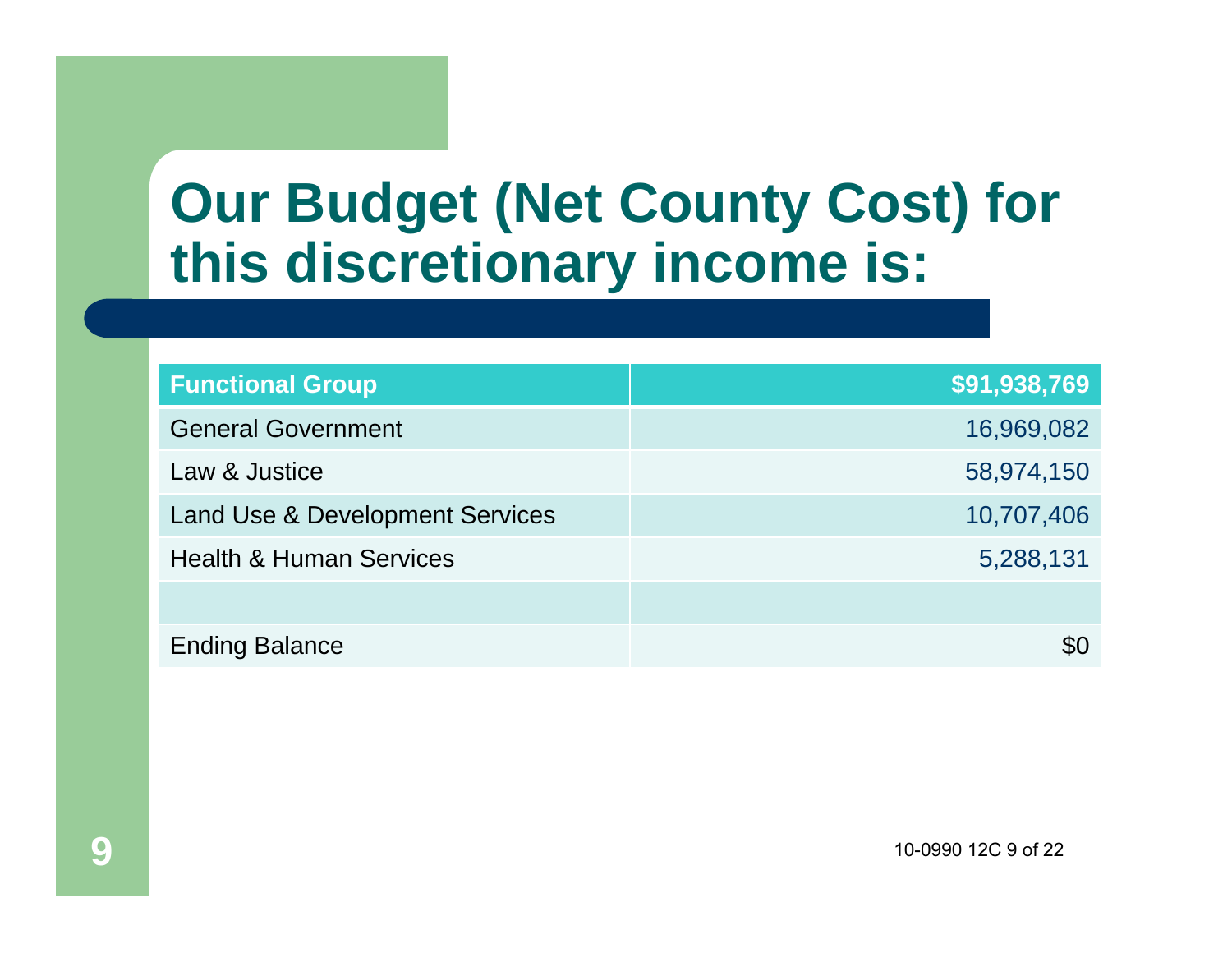## **Addenda changes to Dept 15**

- Revenue increases of \$3.9M
	- Property taxes increased \$979K
		- Based on FY 2010-11 actuals decreases 1.45%
	- Sales taxes increased \$384K
		- Based on FY 2010-11 actuals
	- Increased fund balance of \$2.7M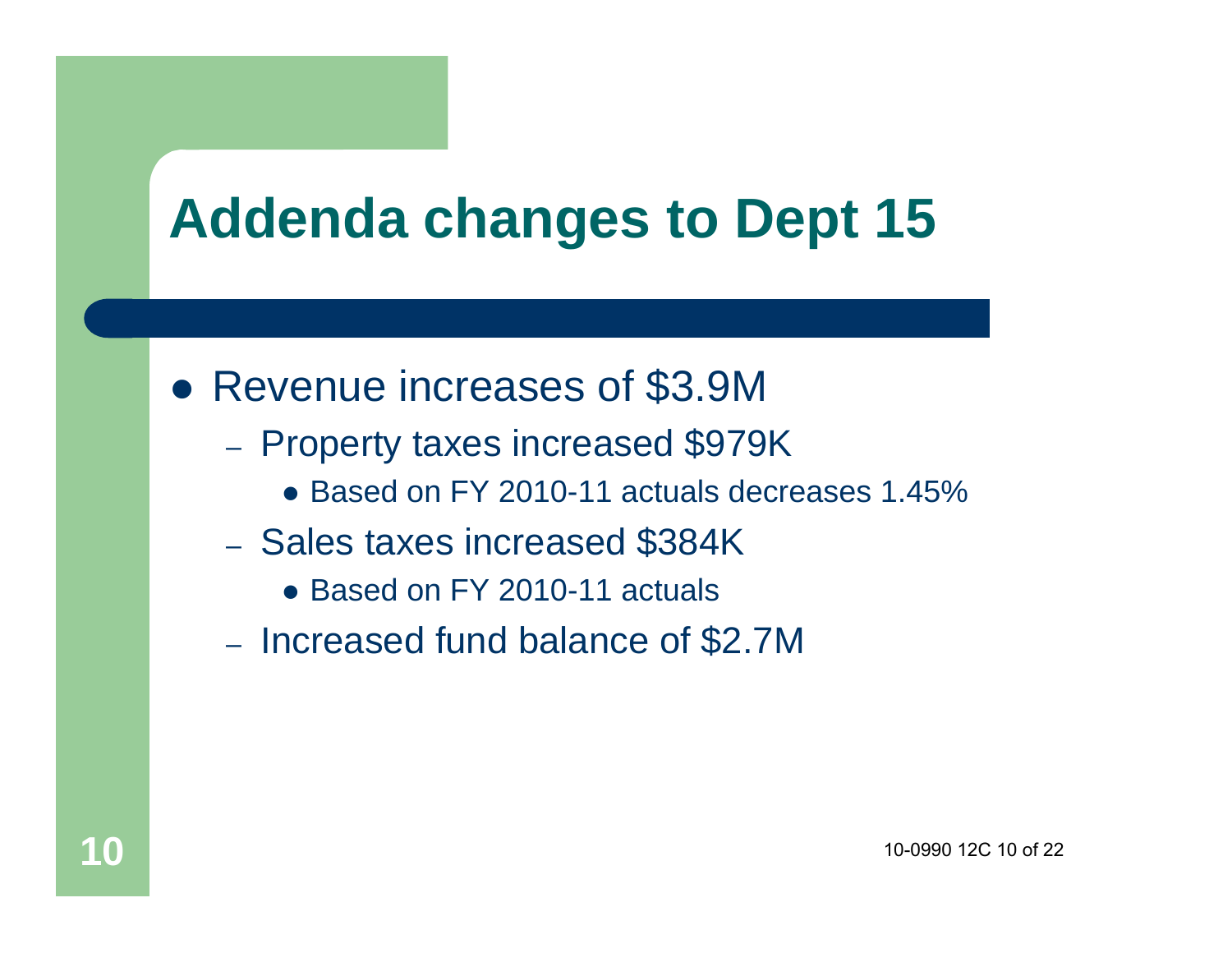## **Addenda changes to Dept 15**

- Appropriations increased \$2.7M
	- Increased contingency \$200K
	- Increase to UCCE \$252K
		- Offset with decreased Net County Cost in Land Use
	- Increase to General Reserves \$234K
	- Increase to Designations for Capital Projects \$1.9M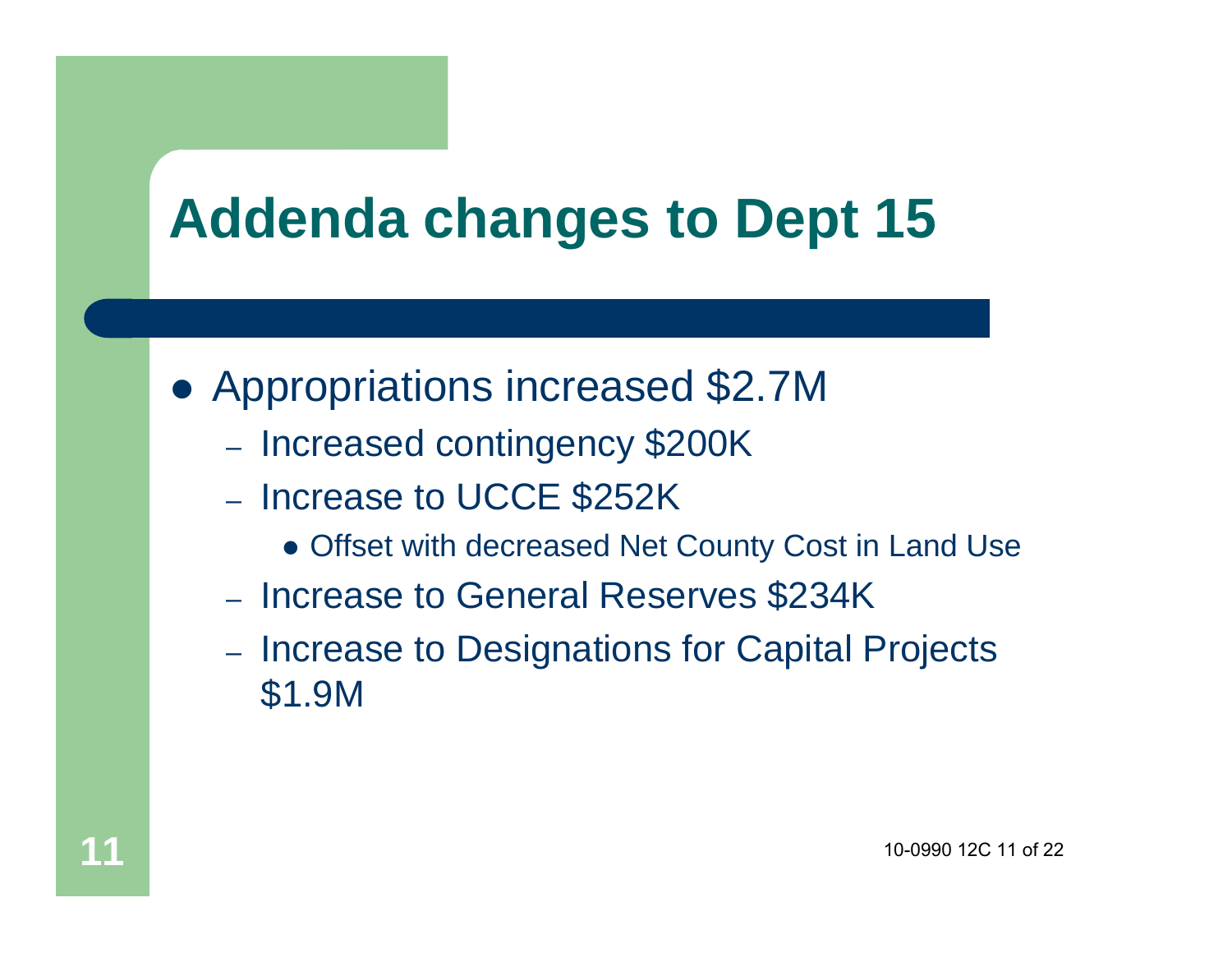# **Non General Fund Significant Changes**

- Road Fund
	- Capital Improvement Plan decreased \$2M
	- Erosion Control decreased \$1.9M
- $\bullet$  Accumulative Capital Outlay fund decreased by \$2.2M due to phased approach of Animal Shelter project
- Health & Human Services increased approximately \$5.3M
	- Primarily related to fund balance and increased revenues
- $\bullet$ Countywide special revenue funds increased \$2.4M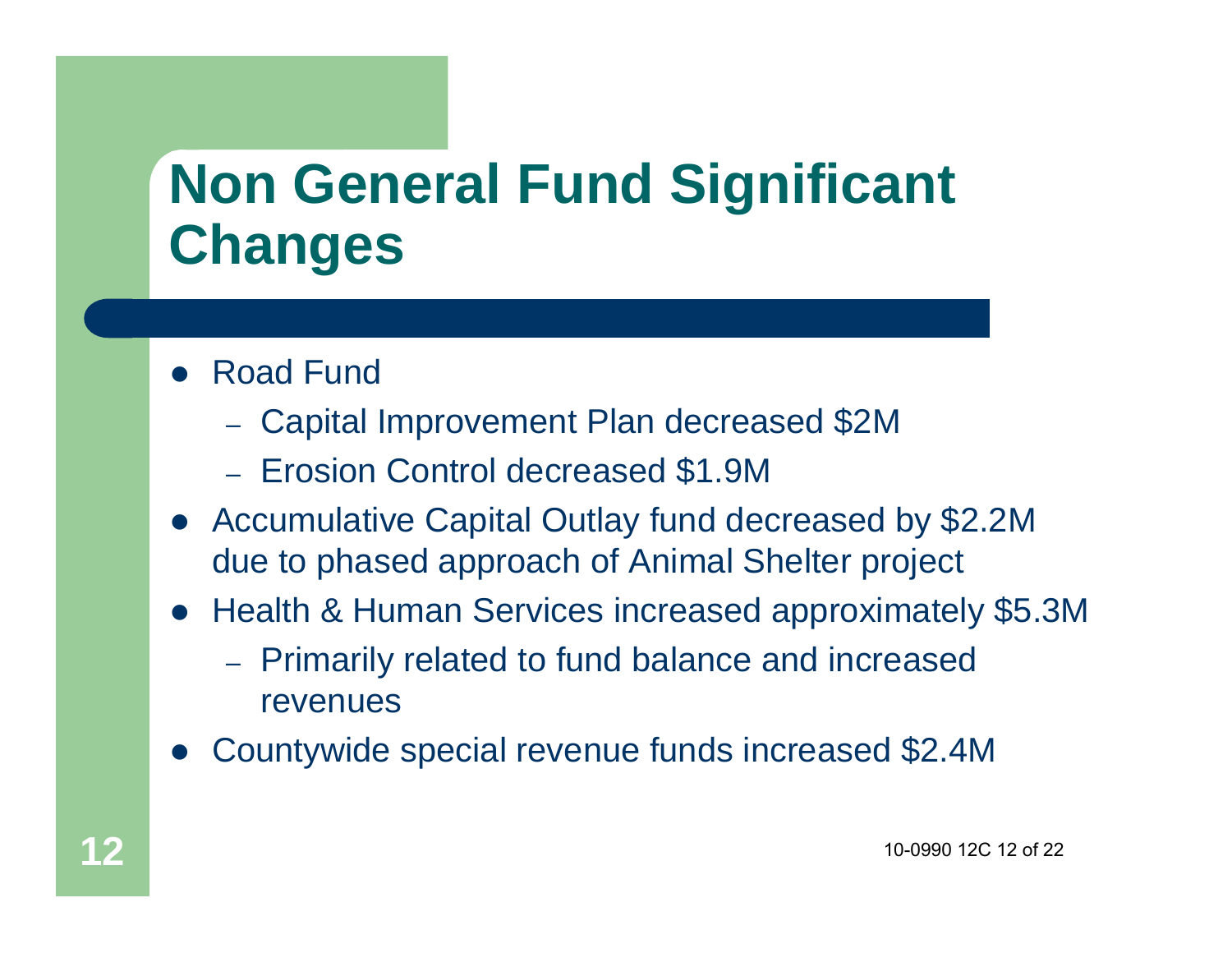# **Personnel Changes**

#### $\bullet$ Deleting 16.9 positions (3 filled)

- RIF Vector Control Technicians (EM)
	- Technicians currently doing snow removal in parking lots of County buildings as needed in South Lake Tahoe
	- Time studies indicate that less than 20% of work time is spent on these activities in the Winter
	- Using the Technicians to perform these services is an inefficient use of county resources
	- CAO and department recommending that snow removal services be shifted to DOT and Vector Control become a seasonal program, similar to West Slope
- $\bullet$ Adding 63.6 positions
- $\bullet$  Net increase of 46.7 FTE's
	- Majority of positions offset with increased revenues (AB109, other Federal **13** and State grants) 10-0990 12C 13 of 22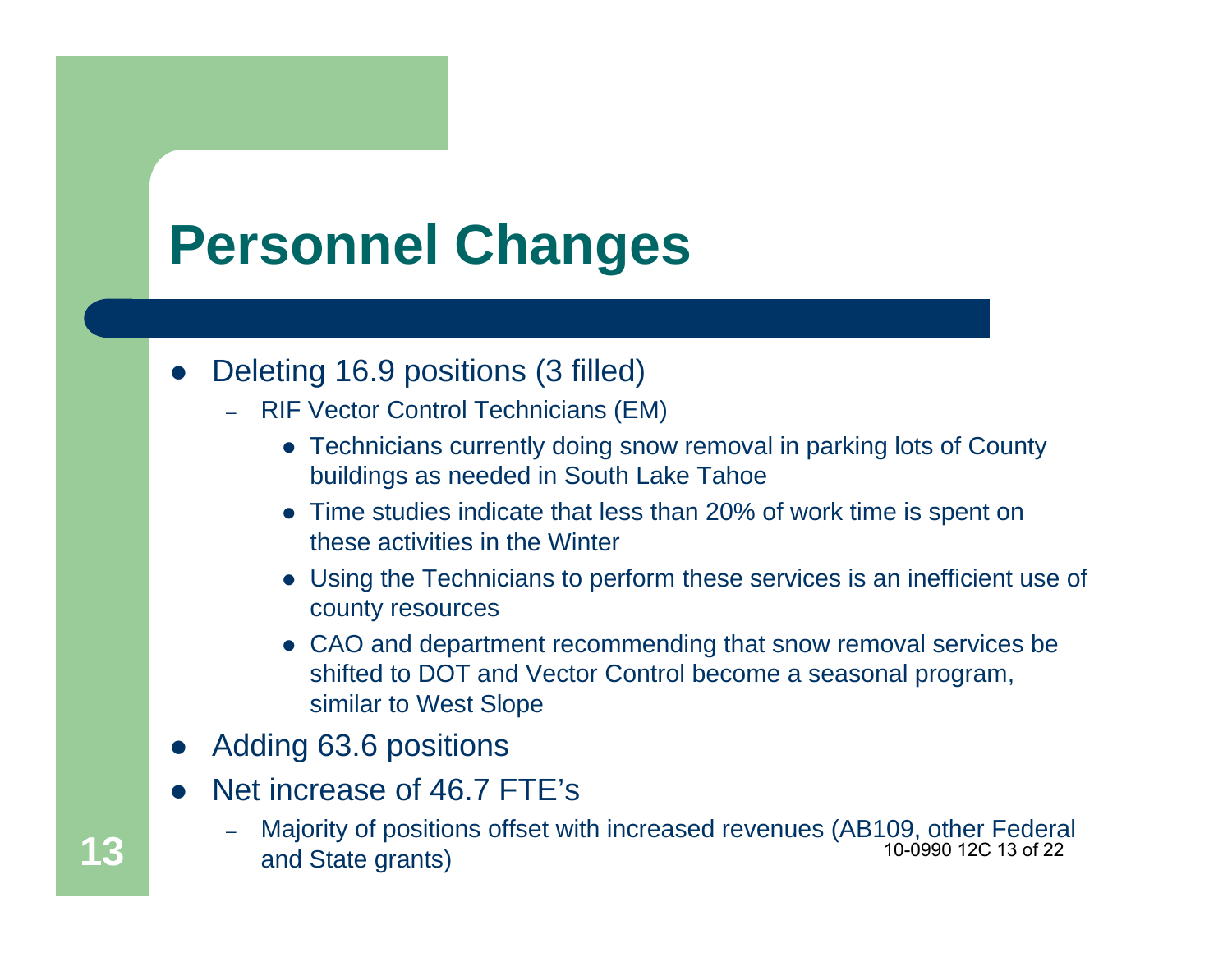# **5 Year Projection**

**14**

- Assumptions used in May 26, 2011 projection
	- Property tax reduced 4%
	- All other discretionary revenue remains flat
	- Departmental revenue grows 1%
	- 4% growth on salaries and benefits
	- 3% growth on operating expenses
	- Fund balance = 100% Contingency carryforward plus \$2M departmental savings/increased revenues 10-0990 12C 14 of 22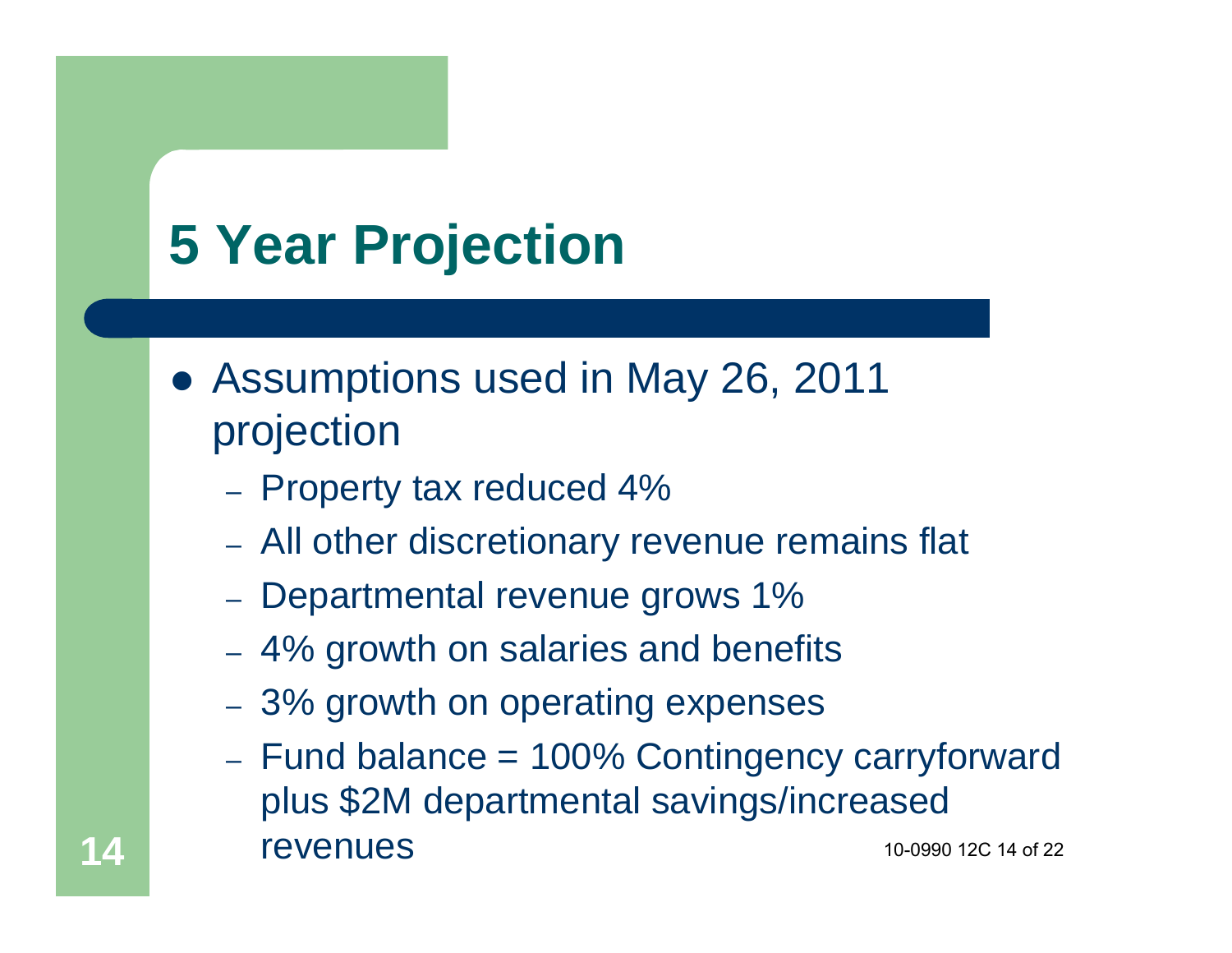## **5 Year Addenda changes**

- All discretionary revenues were adjusted to reflect FY 2010-11 actuals
- Property tax decline reduced to 1.45% for FY 2011-12 based on FY 2011-12 property tax roll
- Departmental revenues and appropriations have been adjusted based on addenda changes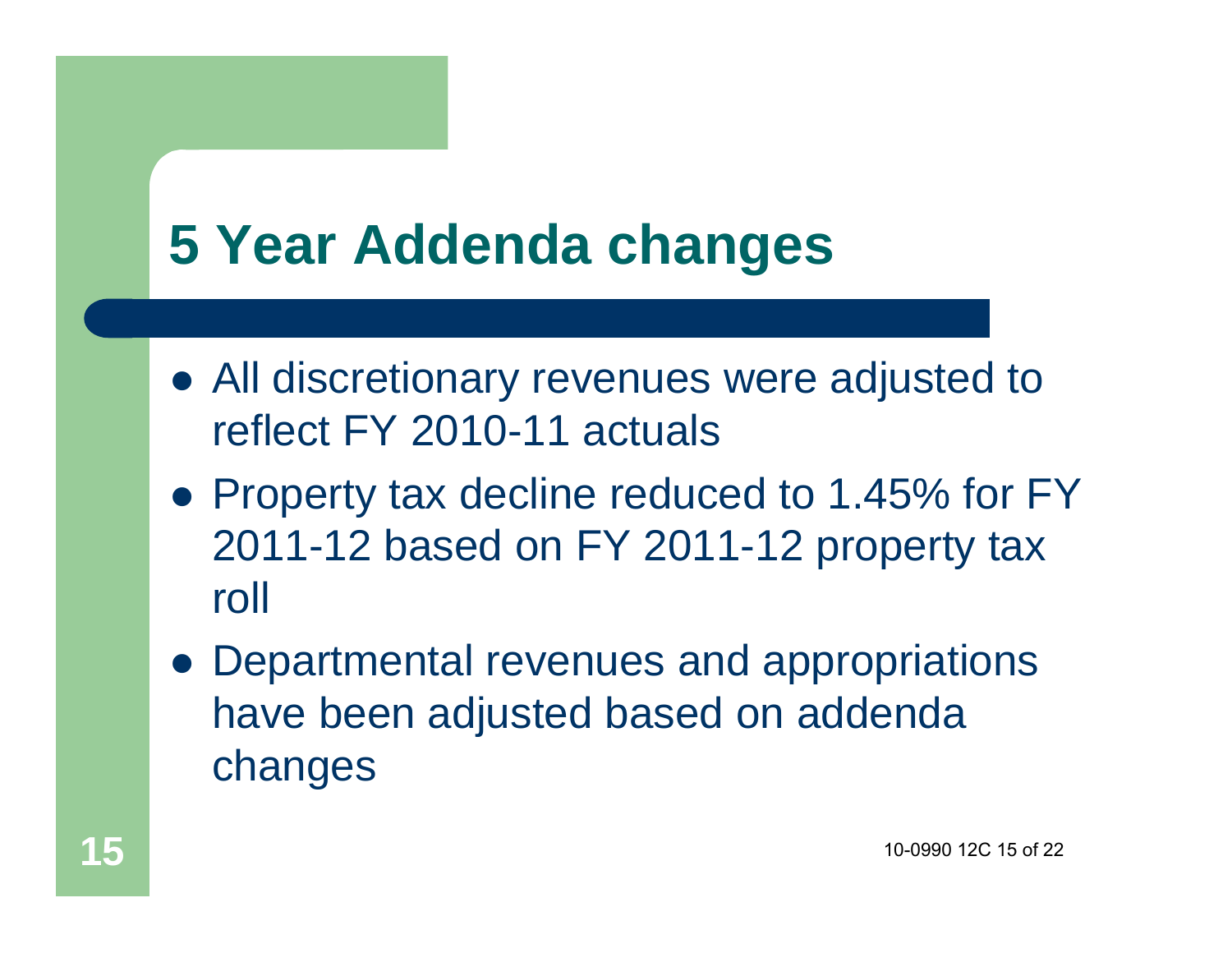#### **5 Year Projection as of September 19, 2011**

|                       | <b>FY</b>        | <b>FY</b>      | <b>FY</b>      | <b>FY</b>      | <b>FY</b>            |
|-----------------------|------------------|----------------|----------------|----------------|----------------------|
| As of May 26          | 2011-2012        | 2012-2013      | 2013-2014      | 2014-2015      | 2015-2016            |
| <b>Revenues</b>       | 195, 153, 134    | 186,761,926    | 188,471,210    | 190,245,127    | 192,065,786          |
| <b>Appropriations</b> | 195, 153, 134    | 197,336,154    | 204,320,056    | 211,559,697    | 219,070,667          |
| <b>Total</b>          | $\overline{0}$   | (10, 574, 228) | (15, 848, 846) | (21, 314, 571) | (27,004,881)         |
|                       |                  |                |                |                |                      |
| <b>Addenda</b>        |                  |                |                |                |                      |
| <b>Revenues</b>       | 204,350,380      | 193,853,190    | 195,901,723    | 197,970,441    | 200, 161, 732        |
| <b>Appropriations</b> | 204,350,380      | 202,481,347    | 209,665,535    | 217,059,999    | 224,723,536          |
| <b>Total</b>          | $\overline{0}$   | (8,628,157)    | (13, 763, 812) | (19,089,558)   | (24, 561, 804)       |
|                       |                  |                |                |                |                      |
| <b>Variance</b>       |                  |                |                |                |                      |
| <b>Revenues</b>       | 9,197,246        | 7,091,264      | 7,430,513      | 7,725,314      | 8,095,946            |
| Appropriations        | 9,197,246        | 5,145,193      | 5,345,479      | 5,500,302      | 5,652,869            |
| <b>Total</b>          | $\boldsymbol{0}$ | 1,946,071      | 2,085,034      | 2,225,012      | 2,443,077            |
|                       |                  |                |                |                | 10-0990 12C 16 of 22 |
| 16                    |                  |                |                |                |                      |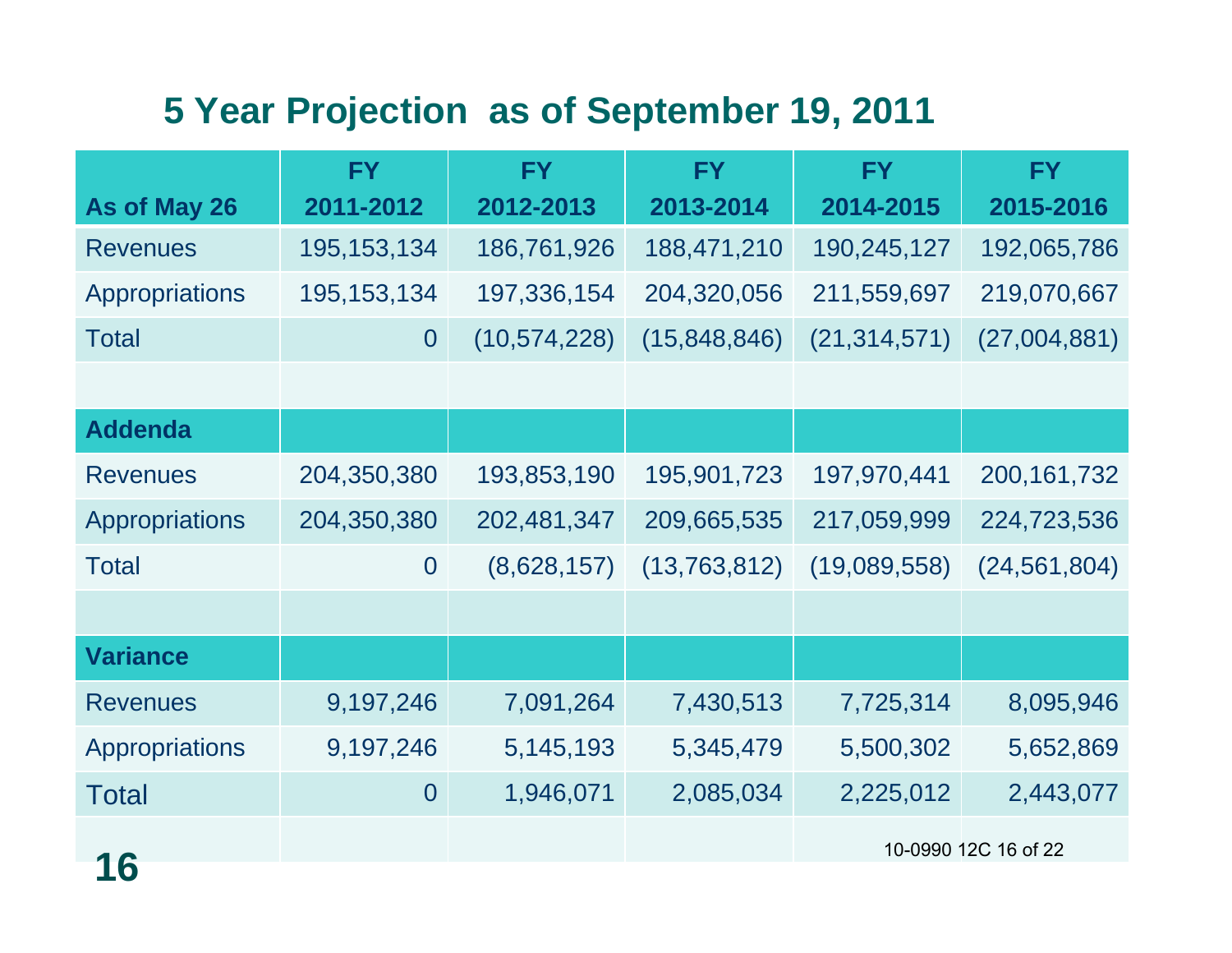## **5 Year Projection Less conservative assumptions**

| <b>May 26 assumption</b>        | <b>Less conservative assumption</b> |  |  |
|---------------------------------|-------------------------------------|--|--|
|                                 |                                     |  |  |
| 3% growth on operating expenses | No growth on operating expenses     |  |  |
| Annual \$2M savings/increases   | Annual \$4M savings/increases       |  |  |
|                                 |                                     |  |  |
|                                 |                                     |  |  |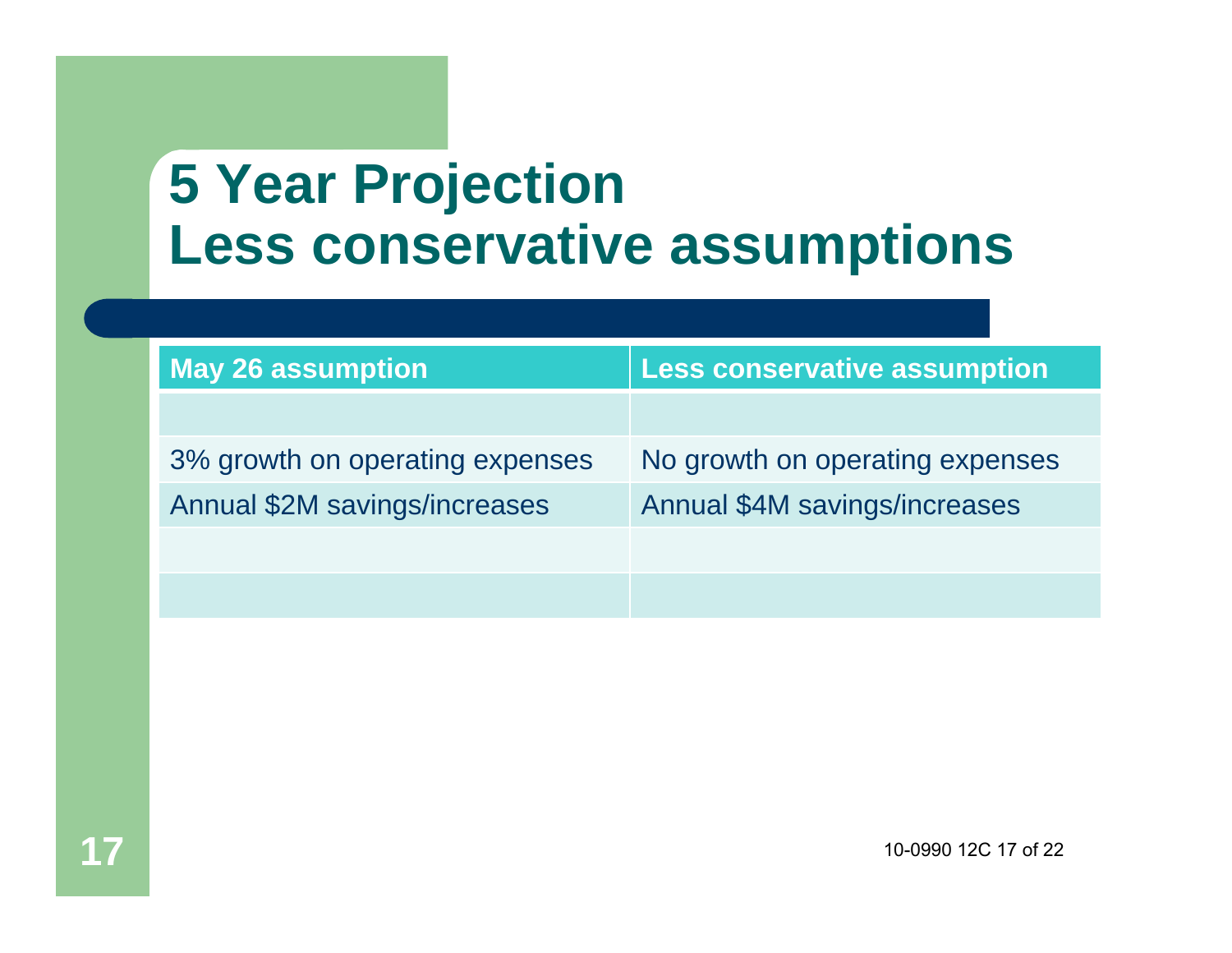#### **5 Year Projection – Less conservative assumptions**

|                 | <b>FY</b>      | <b>FY</b>      | <b>FY</b>    | <b>FY</b>      | <b>FY</b>      |
|-----------------|----------------|----------------|--------------|----------------|----------------|
| As of May 26    | 2011-2012      | 2012-2013      | 2013-2014    | 2014-2015      | 2015-2016      |
| <b>Revenues</b> | 195, 153, 134  | 186,761,926    | 188,471,210  | 190,245,127    | 192,065,786    |
| Appropriations  | 195, 153, 134  | 197,336,154    | 204,320,056  | 211,559,697    | 219,070,667    |
| <b>Total</b>    | $\overline{0}$ | (10, 574, 228) | (15,848,846) | (21, 314, 571) | (27,004,881)   |
|                 |                |                |              |                |                |
| <b>Addenda</b>  |                |                |              |                |                |
| <b>Revenues</b> | 204,350,380    | 195,853,190    | 197,901,723  | 199,970,441    | 202, 161, 732  |
| Appropriations  | 204,350,380    | 201,119,998    | 206,695,065  | 212,445,008    | 218,414,690    |
| <b>Total</b>    | $\overline{0}$ | (5,266,808)    | (8,793,342)  | (12, 474, 568) | (16, 252, 958) |
|                 |                |                |              |                |                |
| <b>Variance</b> |                |                |              |                |                |
| <b>Revenues</b> | 9,197,246      | 9,091,264      | 9,430,513    | 9,725,314      | 10,095,946     |
| Appropriations  | 9,197,246      | 3,783,844      | 2,375,009    | 885,311        | (655, 977)     |
| <b>Total</b>    | $\overline{0}$ | 5,307,420      | 7,055,504    | 8,840,003      | 10,751,923     |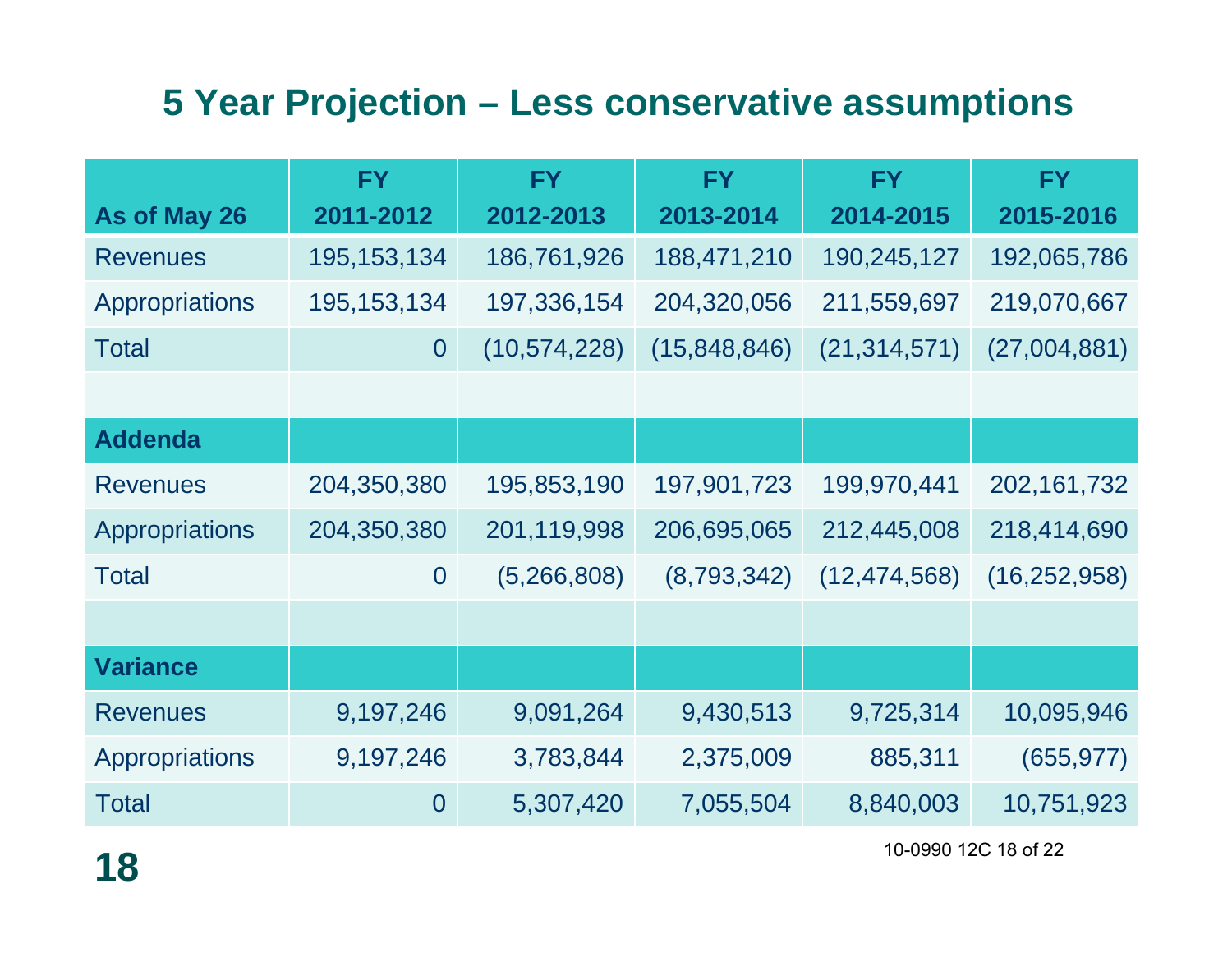#### **Remember…..**

- **Shortfalls are primarily structural** 
	- Related to insufficient revenue to fund ongoing operational expenses
- Use of one-time revenue or one-time savings will not help future year deficit, but will only "buy time"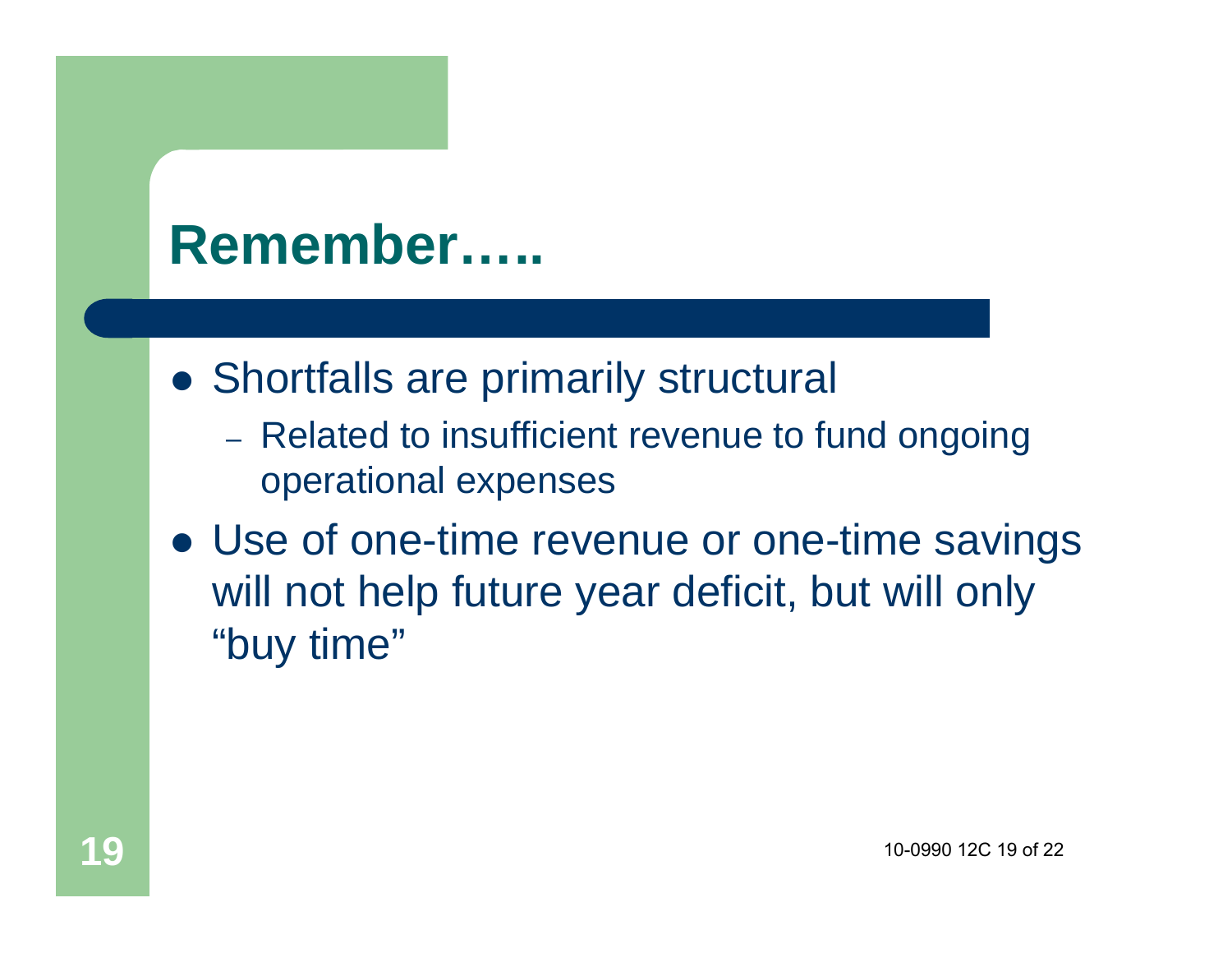#### **Next steps**

- CAO to incorporate direction received during Budget Hearings into FY 2011-12 Budget
- $\bullet$ Budget adoption on September 27
- $\bullet$  Adopt amended personnel allocation resolution on September 27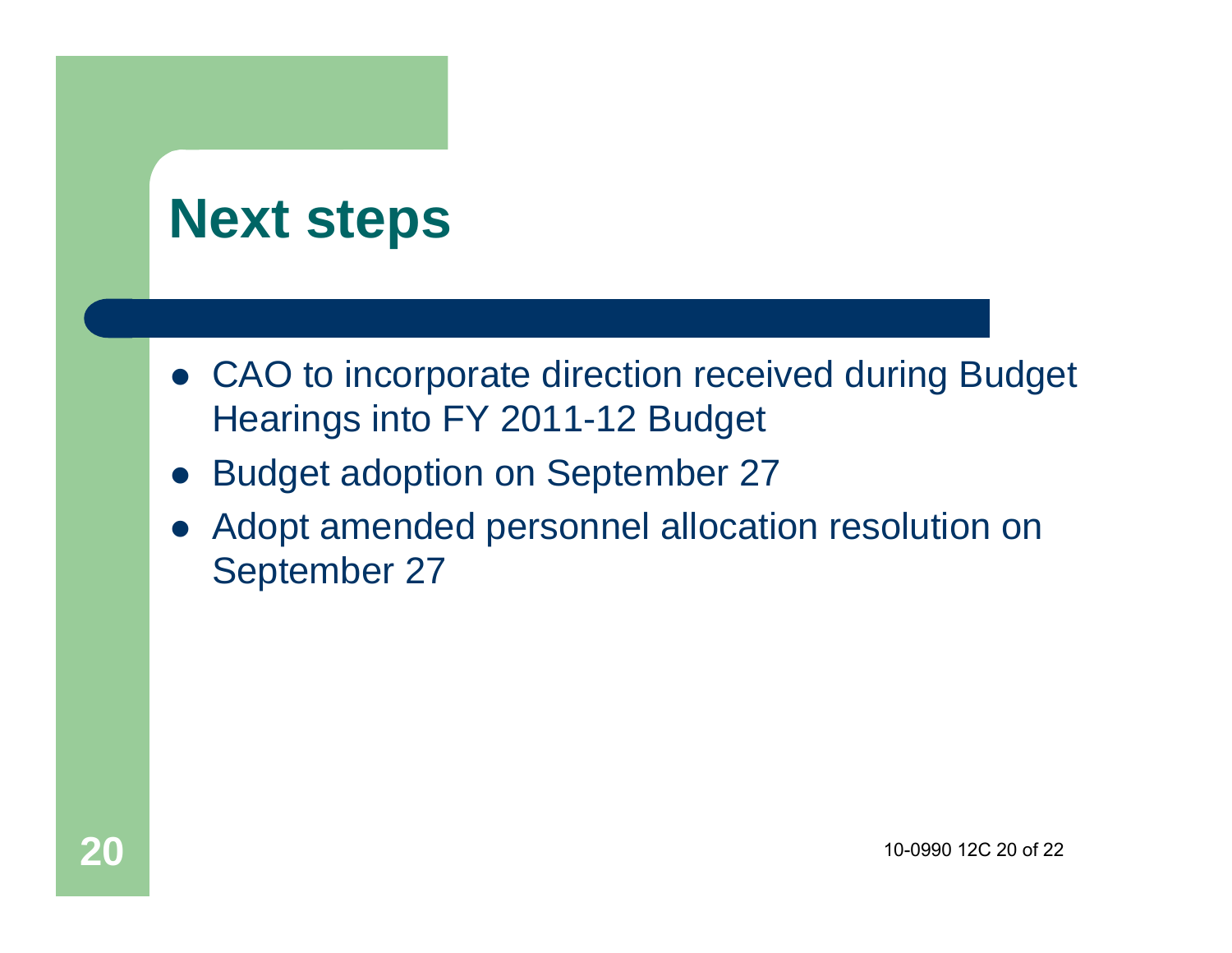# **Additional policy decisions**

- **Kim Kerr will be discussing Economic** Development
	- Includes Promotions
	- Includes Parks
- **Kelly Webb will discuss Sheriff** 
	- BOS policy questions outlined on page 5 of Attachment A (or page 12 of 48 in Legistar 10- 0990, attachment 12B)